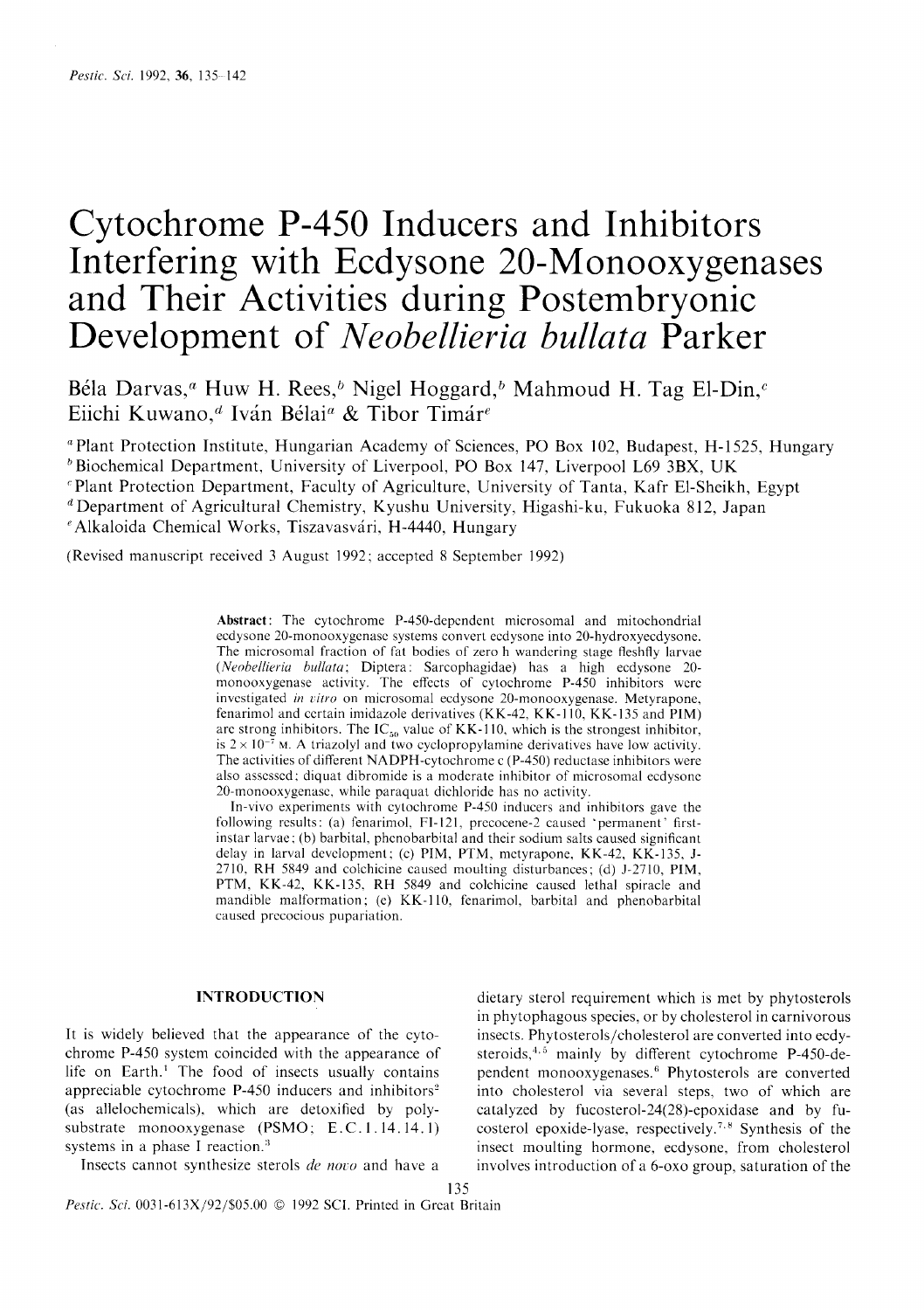$\Delta^5$  bond, followed by a series of hydroxylations catalyzed by cytochrome P-450 isozymes: E-14-M. E-25-M, E-22- M, E-2-M.<sup>9</sup> 20-Hydroxyecdysone, an active metabolite of ecdysone, is formed in an ecdysone 20 monooxygenase-catalyzed reaction (E-20-M).<sup>10</sup> Degradative metabolism of ecdysone may occur in different ways, but an ecdysone 26-hydroxylase can be involved.<sup>11</sup> Cytochrome P-450-dependent monooxygenase systems play a crucial role in insect steroidogenesis. Mitochondrial E-2-M isozyme, $12.13$  and microsomal (E-20- $M_{\text{ER}}$ ) and mitochondrial (E-20- $M_{\text{MT1}}$ , E-20- $M_{\text{MT2}}$ ) ecdysone 20-monooxygenase systems $^{14}$  have been partially characterized.

A possible classification of agonists/antagonists/ inducers  $\gamma$ f ecdysteroids is as follows:<sup>15</sup> (a) steronoids (steroid-like compounds): azadirachtins, alfalfa saponins; (b) anti-cholesterol agents: triparanol, 20,25diazacholesterol; (c) ecdysteronoids (ecdysteroid-like compounds): ajugalactone, ajugasterone C, cyasterone, castasterone, 225,235-homocastasterone, 225,235 homobrassinolide; (d) ecdysteroid agonists: RH 5849; (e) inhibitors of nicotinamide-adenine dinucleotide phosphate (NADPH)-cytochrome c (P-450) reductase (and cytochrome  $b_5$ ): diquat dibromide, ladamantylamine, plumbagin, juglone; (f) inhibitors of cytochrome P-450: KK-42, KK-110, KK-135, fenarimol, metyrapone. PIM, 20-hydroxy- and 20,25-dihydroxy-22 propargylcholesterol. xanthurenic acid; (g) inducers of metabolic enzymes (cytochrome P-450 systems, glutathione S-transferases, epoxy hydrolases): barbital, phenobarbitai.

Our aim was the in-vivo and in-vitro examination of different chemicals which interfere in some way with the cytochrome P-450 isozymes, especially with the ecdysone 20-monooxygenase systems.

#### 2 MATERIALS AND METHODS

# 2.1 Insect

Stock cultures of Neobellieria bullata Parker (Diptera: Sarcophagidae) were reared in a constant temperature room at  $25(\pm 0.5)$ °C and  $50\%$  R.H. with a daily photophase of 16 h. Groups of about 200 adults were fed on sucrose + milk powder  $(1 + 1)$  by weight). Larvae were reared under the same conditions on homogenized beef liver + 1% agar (1+1 by volume).

# 2.2 Cytochrome P-450 inhibitors and inducers

The inhibitors/inducers used were as follows: (a) cytochrome P-450 inducers: barbital, barbital-Na, phenobarbital, phenobarbital-Na, butobarbital, amobarbital, hexobarbital (all from Alkaloida, Hungary). a-pinene (Aldrich Chem., Germany), sinigrin, menthol, camphor (all from Sigma, USA), digitoxin, 3-methylcholantrene, mitotane (a11 from Aldrich Chem., Germany); (b)  $NADPH$ -cytochrome c (P-450) reductase inhibitors: paraquat dichloride, diquat dibromide (both ICI, UK), ladamantylamine (Aldrich Chem., Germany); (c) cytochrome P-450 inhibitors: proadifen HCl (SKF 525A; Eli Lilly, USA), piperonyl butoxide (Aldrich Chem., Germany), safrol (Merck, Germany), J-2710 (5-methoxy-6-[1-(4-methoxyphenyl)ethyl]-1,3-benzodioxole; gift of A. de Loof, synthesized by L. Jurd),<sup>16</sup> disulfiram (Chinoin, Hungary). metyrapone (Sigma, USA), bisacodyl (Chinoin. Hungary), fenarimol, nuarimol (both DowElanco, USA). phenyl-triazolyl-metyrapone (PTM ; synthesized by I.B.),<sup>17</sup> acenocoumarole (Alkaloida, Hungary), 2-methyl-1-phenyl-2-(1,2,4-triazol-1-yl)-1propanone (PIM; synthesized by I.B.)," KK-42 (lbenzyl-5- $[E-2, 6$ -dimethyl-1,6-heptadienyl]imidazole; synthesized by  $E.K.$ ),<sup>18</sup> KK-110 (1-neopentyl-5-(2ethoxyphenyl)imidazole; synthesized by  $E.K.$ ),<sup>19</sup> KK-135 (l-neopentyl-5-(4-chlorophenyl)imidazole; synthesized by E.K.),<sup>19</sup> clotrimazole (Bayer-Egis. Hungary), cimetidine (Richter Gedeon Co.. Hungary), NKI-42016  $(N$ -cyclopropyl-4-tert-butylbenzylamine; synthesized by I. B.)," NKI-42109 (N-cyclopropyldodecanamide ; synthesized by  $I.B.),<sup>17</sup> 1-aminobenzotriazole$  (Aldrich Chem.. Germany), FI-121 (7-propargyloxy-3,4-dichloro-2,2-dimethylchromene; synthesized by T.T.);<sup>20</sup> (d)  $ecdy$ steroid agonist: RH 5849 (1,2-dibenzoyl-1-tert-butylhydrazine; gift of K. D. Wing);<sup>21</sup> (e) juvenoid: methoprene (Egis, Hungary); (f) anti-juvenile hormone agent: precocene-2 (also termed pro-allatocidin; synthesized by  $T, T$ .); (g) *anti-mitotic agent*: colchicine (Sigma, USA), vincamine (Carl Roth K. G., Germany). For details of chemical structures not given see the Merck Index<sup>22</sup> or Pesticide Manual.<sup>23</sup>

# 2.3 In-vivo experiments

Active ingredient was added to the diet, larvae being fed on the diet from hatching. On day 14 of adult life, the females were forced to lay eggs by slight lateral abdominal pressure. Twenty-five larvae (repeated twice) were used in each case. The mortality of the larvae and puparia was checked daily until adult emergence and the weight of l0larvae/puparia per treatment was measured. The data were analyzed using a one way analysis of variance (ANOVA) and probit analysis. Cuticles and cephalopharyngeal sclerites of dead larvae, after treatment for three days in lactic acid at room temperature, were examined with a light microscope to determine effects of inhibitors on development.

### 2.4 In-vitro experiments

Five-day-old larvae were subjected to wet synchronization<sup>24</sup> for 48 h. Fat bodies were dissected at  $4^{\circ}$ C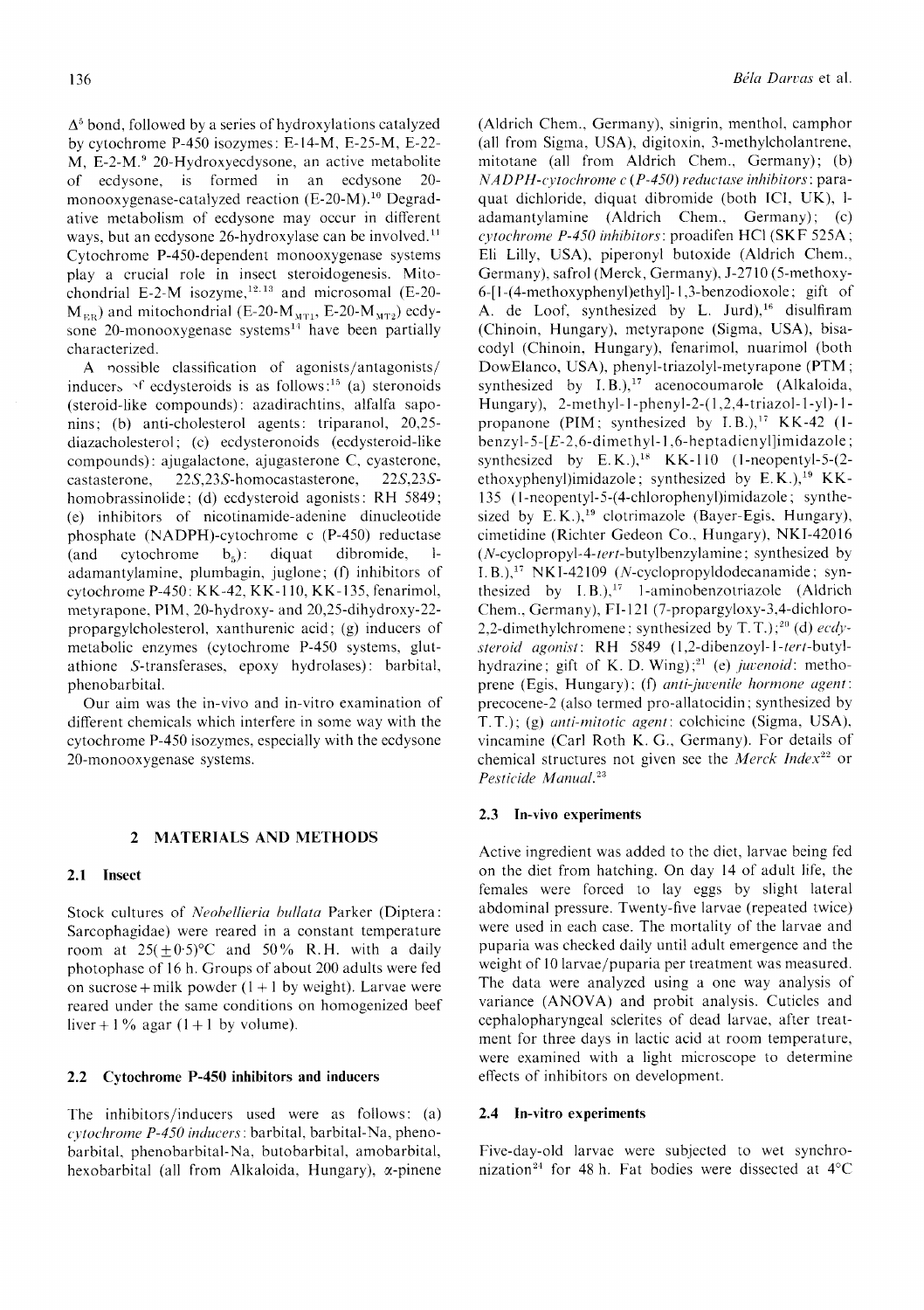| Active ingredient <sup>e</sup>  | $Slope$ (+S.E.)  | $LC_{50}$ (mg $kg^{-1}$ ) |                     |
|---------------------------------|------------------|---------------------------|---------------------|
|                                 |                  | Mean                      | $95\%$ C.L.         |
| Methoprene (juvenoid)           | $3.3 (+0.1)$     | $1-4$                     | $1.3 \t1.5$         |
| Colchicine (anti-mitotic agent) | $4.4 (+0.8)$     | $3-1$                     | $3.0 - 3.2$         |
| RH 5849 (ecdysteroid agonist)   | $3.4 (+0.1)$     | $10-2$                    | 7.0 10.8            |
| $J - 2710$                      | $5.1 (+ 1.2)$    | $61-7$                    | $59.6 - 63.8$       |
| Fenarimol                       | $2.3 (+0.1)$     | 109.7                     | $99.6 - 120.7$      |
| <b>PIM</b>                      | $6.1 (+ 2.0)$    | 148.3                     | $144.2 - 152.4$     |
| l-Adamantylamine                | $4.7 (+0.1)$     | 153.5                     | $148.0 - 159.1$     |
| Precocene-2 (anti-JH agent)     | $6.6 (+ 1.9)$    | 198.2                     | $192.9 - 203.6$     |
| KK-110                          | $2.3 (+0.1)$     | 218.3                     | $198.0 - 240.6$     |
| Mitotane                        | $5.2 (+ 1.2)$    | 248.9                     | $240-9-257-2$       |
| KK-42                           | $2.5 (\pm 0.1)$  | 2541                      | $234.8 - 275.0$     |
| Piperonyl butoxide              | $4.5 (+ 1.4)$    | $322 - 1$                 | $310.2 \cdot 334.5$ |
| <b>PTM</b>                      | $40 (+0.2)$      | 469.9                     | $452.0 - 488.5$     |
| KK-135                          | 5.0 ( $\pm$ 0.9) | 495.5                     | $478.9 - 512.6$     |
| Metyrapone                      | 5.1 $(+0.6)$     | $561-1$                   | $542.2 - 580.6$     |
| $FI-121$                        | $6.2 (+ 2.1)$    | 604.0                     | $587 - 620 - 7$     |
| Phenobarbital                   | $15.9 (+0.8)$    | 1086.5                    | $1075.2 - 1097.9$   |

**TABLE 1** LC<sub>50</sub> Values for Mortality Related to Adult Emergence of Neobellieria bullata Raised on Inhibitor-Treated Food during Larval Development<sup>a, b</sup>

" Values are estimates of probit regressions of corrected mortality percentage (Abbott's formula).

 $\beta$  A minimum of four concentrations of each compound with 25 insects per dose was replicated twice  $(n = 200)$ .

 $^c$  LC<sub>50</sub> values of compounds tested but not mentioned here were higher than  $1000$  mg kg<sup>-1</sup>.

under isosmotic Neobellieria-Hepes buffer, pH 7.2 (2-[4-(2-hydroxyethyl)piperazin-1-yl]ethanesulfonic acid (Hepes) 20 mm; potassium fluoride, 20 mm; sucrose, 260 mm; 340 mOsm) and homogenized with a Potter-Elvehjem homogenizer in the same buffer (fat bodies + medium:  $1 + 12$  by volume). The homogenate was successively centrifuged at  $600g$  for 5 min  $(3 \times)$ , 15000g for 10 min and  $200000g$  for 75 min to yield a 'microsomal' pellet, which was resuspended in hypotonic Neobellieria-Hepes buffer, pH 7.2 (Hepes, 20 mm; potassium fluoride, 20 mm; sucrose, 50 mm; 120 mOsm). The E-20-M<sub>ER</sub> assay mixture (200  $\mu$ l) consisted of microsomal fraction  $(25 \mu l)$ ; approx. 0.22 mg protein; equivalent to 2.5 larval fat bodies) preincubated with inhibitor (155  $\mu$ l) for 10 min. NADPH-regenerating system (10  $\mu$ l; NADPH 3.4 × 10<sup>-3</sup> M; G6P 2.6 × 10<sup>-3</sup> M final concentration, G6P-dehydrogenase 0.6 IU), and substrate (10  $\mu$ 1; 0.25  $\mu$ Ci, <sup>3</sup>[H]ecdysone 4.22 pmol) were then added and incubation was carried out at 30°C for 30 min. Each inhibitor was examined in duplicate at a minimum of four concentrations. Incubations were terminated by addition of ice-cool ethanol (1 ml), the mixtures kept at  $-20$ °C for 30 min before centrifugation at 8000g for 10 min. The ethanolic extracts were fractionated by TLC (0.25 mm, Kiesel GF-254) developing twice with chloroform + ethanol  $(4+1)$  by volume).

Radioactivity in the bands of ecdysone and 20hydroxyecdysone was measured directly by LSC.<sup>25</sup> The ecdysone 20-monooxygenase activity of the appropriate solvent/medium system without inhibitor was used as a specific untreated control (i.e. the 20-monooxygenase activity in the presence of inhibitor was expressed as a percentage of that in its absence in the same solvent).

The inhibitors used and the methods employed for their solution were as follows (the final concentrations were never more than  $0.1$  ml litre<sup> $-1$ </sup> acetone,  $0.1$  ml litre<sup> $-1$ </sup> dimethylsulfoxide (DMSO),  $0.1$  ml litre<sup>-1</sup> methanol, 0.1 ml litre<sup>-1</sup> PEG 6000, 0.01 ml litre<sup>-1</sup> 'Tween 80' in the medium): (a) cytochrome P-450 inducers: phenobarbital (dissolved in acetone + methanol,  $1+1$  by volume, added to 'Tween 80'-containing medium and sonicated for 5 min); (b) NADPH-cytochrome c (P-450) reductase inhibitors: paraquat dichloride (in medium only), diquat dibromide (in medium only); (c) cytochrome  $P-450$ inhibitors: J-2710 (dissolved in acetone), metyrapone (dissolved in methanol), fenarimol (dissolved in DMSO), PTM (dissolved in methanol, added to 'Tween 80'containing medium and sonicated for 5 min), PIM (dissolved in methanol), KK-42 (dissolved in 'Tween 80'- and PEG 6000-containing medium and sonicated for 5 min), KK-110 (dissolved in methanol, added to Tween 80'-containing medium and sonicated for 5 min),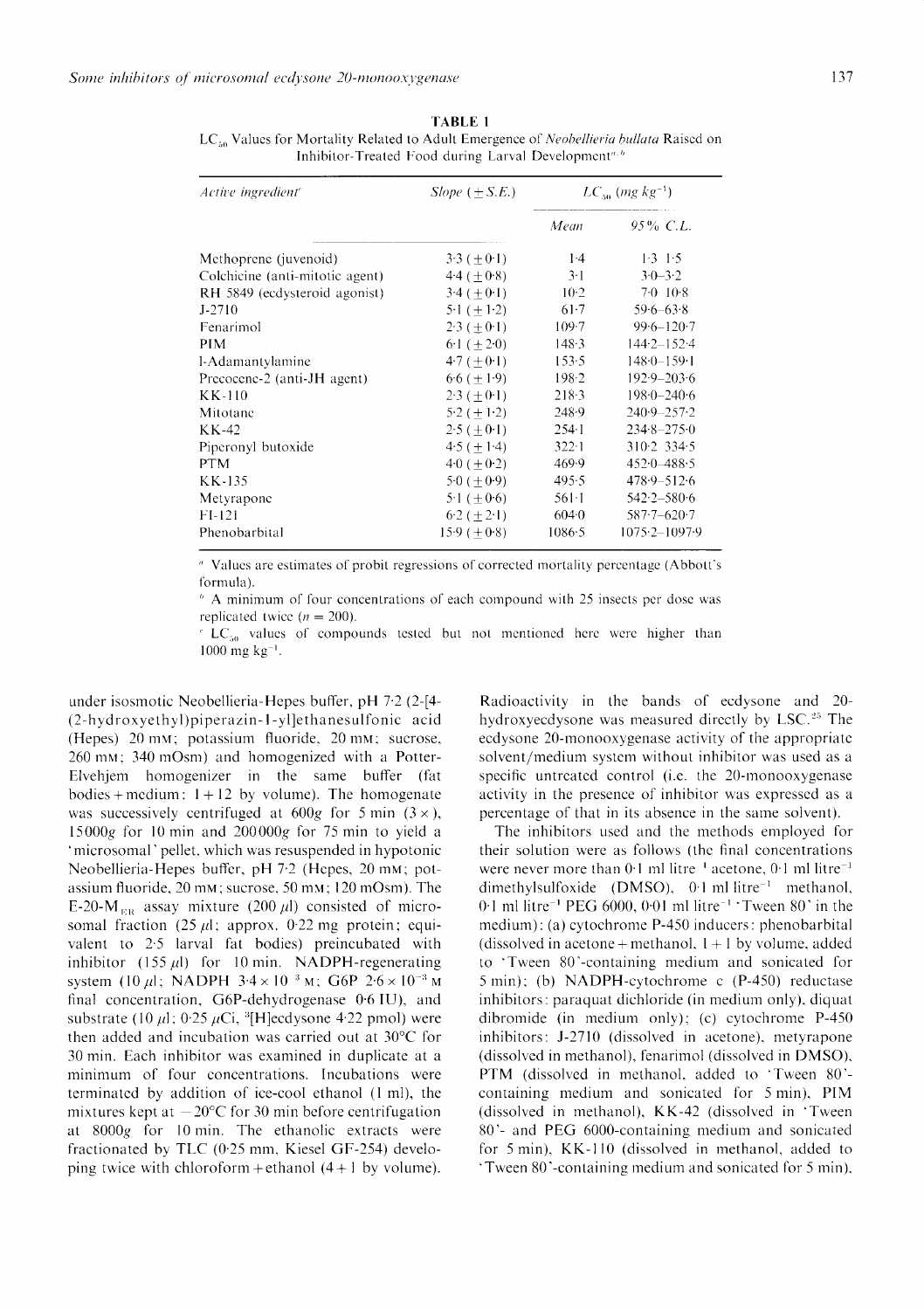KK-135 (dissolved in methanol, added to 'Tween 80'containing medium and sonicated for 5 min), NKI-42016 (dissolved in methanol), NK1-42109 (dissolved in 'Tween 80'- and PEG 6000-containing medium and sonicated for  $5$  min).

#### **RESULTS AND DISCUSSION**  $3<sup>1</sup>$

# 3.1 In-vivo effects of different compounds which interfere with the cytochrome P-450 system

#### 3.1.1 Toxicity

The LC<sub>50</sub> values of the most active cytochrome P-450 inhibitors examined ranged from  $100$  to  $300 \text{ mg kg}^{-1}$ (ppm) (Table 1). The levels of activity of fenarimol, PIM and l-adamantylamine were somewhat higher than that of the pro-allatocidin compound, precocene-2.

Feeding deterrent activity was not found in any of the treatments used. The crops and guts were always full with treated diet. Sarcophagid species fill their crops with diet during the first few movements.

#### **TABLE 2**

Extension of Larval Development Caused by Sub-lethal Concentrations of Different Active Ingredients Fed during Larval Development of Neobellieria bullata

| Active ingredient <sup>«</sup> | Conc.<br>$(mg \; kg^{-1})$ | Time from egg hatching<br>to pupariation <sup>b</sup><br>$\left( \frac{day}{} \right)$ ( + S.E.) |
|--------------------------------|----------------------------|--------------------------------------------------------------------------------------------------|
| Barbital                       | 1250                       | $10.8 (\pm 0.9)$ g                                                                               |
| Phenobarbital                  | 1000                       | $10.7 \ (\pm 0.5)$ g                                                                             |
| Barbital-Na                    | 1250                       | $10 \cdot 1 (+0.5)$ f                                                                            |
| 3-Methylcholanthrene           | 1000                       | $9.9 (+ 0.3)$ ef                                                                                 |
| Nuarimol                       | 2000                       | $9.5 (+0.5)e$                                                                                    |
| Phenobarbital-Na               | 1250                       | $9.4 (+0.5)$ de                                                                                  |
| Mitotane                       | 250                        | 9.1 $(\pm 0.3)$ de                                                                               |
| Digitoxin                      | 1000                       | $8.9 \ (\pm 0.3)$ d                                                                              |
| $J - 2710$                     | 125                        | $8.8 (+ 0.5)c d$                                                                                 |
| <b>PIM</b>                     | 250                        | $8.8 (+ 0.5)c$ d                                                                                 |
| <b>NKI-42016</b>               | 2000                       | $8.8 (+ 0.8)c d$                                                                                 |
| Butobarbital                   | 1250                       | $8.3 (+0.3)c$                                                                                    |
| Metyrapone                     | 500                        | $8.0 (+ 1.0)$ bc                                                                                 |
| Aminobenztriazole              | 2000                       | $7.9 (+0.4)bc$                                                                                   |
| Diquat dibromide               | 1000                       | 7.8 ( $\pm$ 0.6)bc                                                                               |
| $FI-121$                       | 500                        | $7.7 (+0.5)b$                                                                                    |
| <b>PTM</b>                     | 1000                       | 7.7 $(\pm 0.6)$ b                                                                                |
| Control                        |                            | $6.7 (\pm 0.5)a$                                                                                 |
| $S.D. 1\%$                     |                            | 0.51                                                                                             |

<sup>a</sup> Compounds tested but not mentioned here did not increase significantly the duration of larval development.

<sup>b</sup> Values in a column followed by the same letters are not significantly different at  $\langle 1\%$  level (one way ANOVA).

**TABLE 3** Decrease in Puparium Weight Caused by Sub-lethal Concentrations of Different Active Ingredients Fed during Larval Development of Neobellieria bullata

| Active ingredient <sup>a</sup> |      | <i>Conc.</i> (mg $kg^{-1}$ ) <i>Weight</i> <sup>b</sup> (mg) (+S.E.) |
|--------------------------------|------|----------------------------------------------------------------------|
| Safrol                         | 1000 | $42.5 (+9.0)e$                                                       |
| Barbital                       | 1250 | $49.3 (+ 5.9)e$                                                      |
| Metyrapone                     | 500  | 50.0 ( $\pm$ 9.2)de                                                  |
| $J-2710$                       | 125  | $640 (+ 50)$ de                                                      |
| Nuarimol                       | 2000 | $64.8 (+48.6)d$                                                      |
| NKI-42016                      | 2000 | 65.3 $(+24.0)c$ d                                                    |
| Phenobarbital                  | 1000 | 68.8 $(\pm 10.3)$ cd                                                 |
| Barbital-Na                    | 1250 | $72.7 (+13.1)c$ d                                                    |
| Proadifen HCl                  | 2000 | $77.5 (+11.6)c$ d                                                    |
| <b>PTM</b>                     | 1000 | 79.0 $(+41.3)$ cd                                                    |
| Digitoxin                      | 1000 | $80.5 (+ 16.7)c$                                                     |
| Camphor                        | 2000 | $85.5 (+25.3)$ bc                                                    |
| Diquat dibromide               | 1000 | $87.4 (+ 8.9)$ bc                                                    |
| $F1-121$                       | 500  | $100 \cdot 0 (+9 \cdot 2) b$                                         |
| Control                        |      | 132 $\cdot$ 0 ( $\pm$ 12 $\cdot$ 4)a                                 |
| $S.D. 1\%$                     |      | $15-21$                                                              |

<sup>a</sup> Compounds tested but not mentioned here did not reduce the weight significantly.

<sup>b</sup> Values in a column followed by the same letters are not significantly different at  $\langle 1\%$  level (one way ANOVA).

The activities of the compounds presumably relate to their effects on PSMO. None of the cytochrome P-450 inhibitors used reached the level of activity of certain neuro-active zoocides (dimethoate, LC<sub>50</sub>:  $0.1 \text{ mg kg}^{-1}$ ; carbaryl, LC<sub>50</sub>: 30 mg kg<sup>-1</sup>). It seems that the very efficient and adaptive properties of the insect PSMO system may detoxify different cytochrome P-450 inhibitors.

#### 3.1.2 Delay in larval development

Fenarimol at 2000 mg  $kg^{-1}$  and FI-121 at 1000 mg  $kg^{-1}$ (as well as precocene-2) caused 'permanent' first-instar larvae for 4–6 days with lethal consequences (data not shown). The first-instar larvae only passed the stage of apolysis of anterior spiracles (which represents 16-h-old larvae), but no further development occurred. This phenomenon concerns the relatively specific inhibition of a cytochrome P-450 isozyme, which is essential for larval development.<sup>26</sup> The larvae could not pass the preecdysial processes and moult. A similar effect observed with the pro-allatocidin, precocene-2 and the methylfarnesoate epoxidase inhibitor, FI-121<sup>20</sup> suggests that a decreased level of juvenile hormone is involved in this effect.

Barbital and phenobarbital at sub-lethal concentrations caused significant delays (3 d) in larval development (Table 2), causing precocious pupariation. Most of the other compounds delayed the first moult in particular, without causing lethal consequences (Table 2).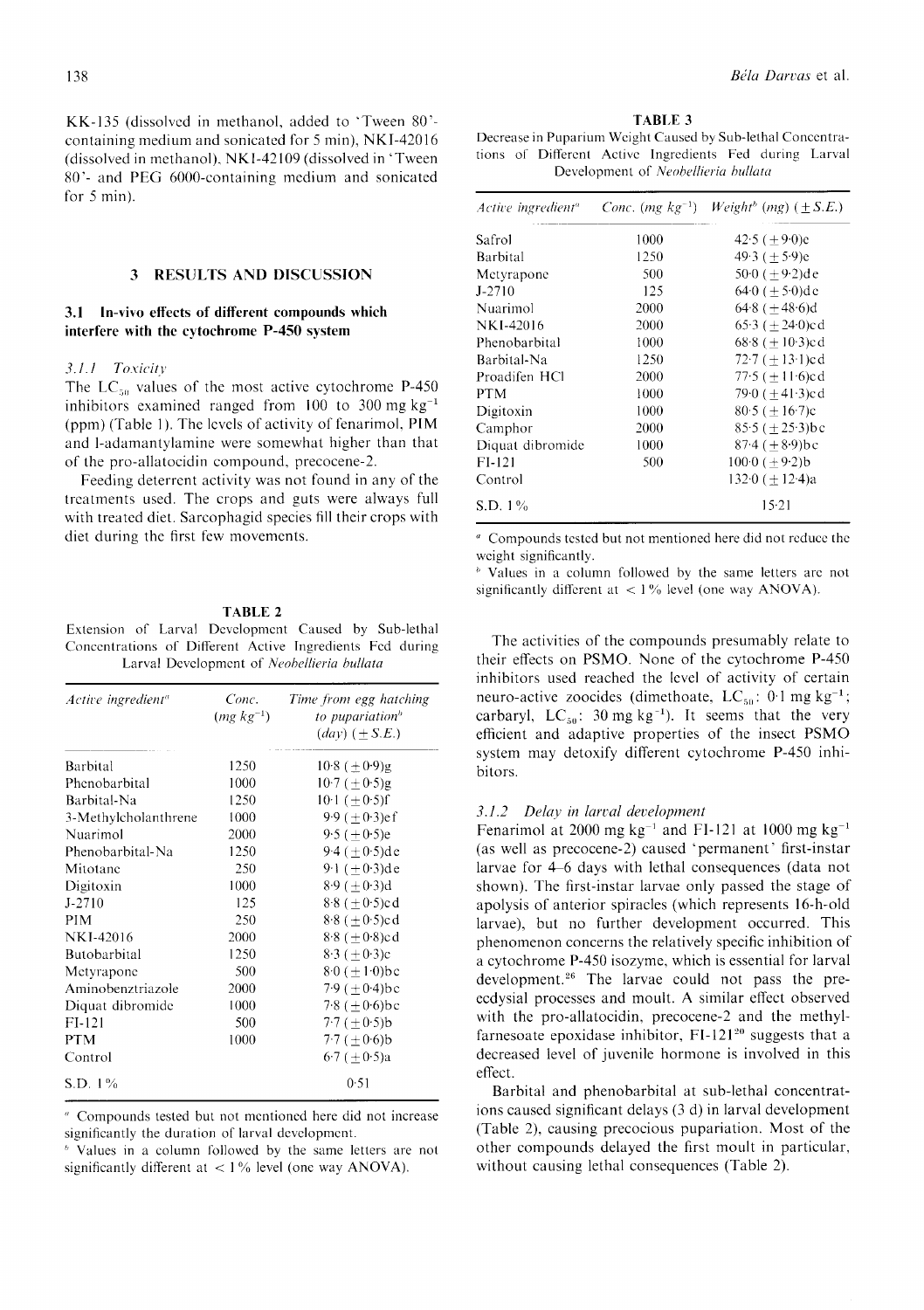**TABLE 4** 

Special Lethal Syndromes Caused by Different Active Ingredients Fed during Larval Development of Neobellieria bullata

| Active ingredient  | <i>Effective concentration</i> ( <i>mg kg</i> <sup>-1</sup> ) |        |                                             |                                              |               |                        |
|--------------------|---------------------------------------------------------------|--------|---------------------------------------------|----------------------------------------------|---------------|------------------------|
|                    | Pre-ecdysial disturbance                                      |        | <b>Moulting</b><br>disturbance <sup>d</sup> | Precocious<br><i>pupariation<sup>e</sup></i> | <i>Others</i> |                        |
|                    | $AS^a$                                                        | $PS^b$ | $M^c$                                       |                                              |               |                        |
| Barbital           |                                                               |        |                                             |                                              | 1250          |                        |
| Phenobarbital      |                                                               |        |                                             |                                              | 1250          |                        |
| Piperonyl butoxide |                                                               |        |                                             |                                              |               | MP <sup>f</sup><br>500 |
| Safrol             |                                                               |        |                                             |                                              |               | $MP^{f}$ 1000          |
| $J - 2710$         | 125                                                           | 125    | 125                                         | 125                                          |               | $\mathbf{M}^g$         |
| Metyrapone         |                                                               |        |                                             | 1000                                         |               | RS <sup>*</sup> 2000   |
| Fenarimol          |                                                               |        |                                             | 1000                                         | 500           | PL <sup>1</sup> 2000   |
| <b>PTM</b>         | 2000                                                          | 2000   | 2000                                        | 2000                                         |               |                        |
| PIM                | 250                                                           | 250    | 250                                         | 250                                          |               |                        |
| KK-42              | 2000                                                          | 2000   | 2000                                        | 2000                                         |               | EW <sup>j</sup> 1000   |
| KK-110             |                                                               |        |                                             | 2000                                         | 1000          | EW <sup>j</sup><br>500 |
| KK-135             | 2000                                                          | 2000   | 2000                                        | 2000                                         |               | EW <sup>j</sup><br>500 |
| $FI-121$           |                                                               |        |                                             |                                              |               | PL'<br>1000            |
| RH 5849            | 25                                                            |        | 25                                          | 25                                           |               | $PM^k$<br>250          |
| Methoprene         |                                                               |        |                                             |                                              |               | $MP^{f}$<br>4          |
| Precocene-2        |                                                               |        |                                             |                                              |               | $PL^i$ 1000            |
| Colchicine         |                                                               |        | 16                                          | 60                                           |               | $O^t$<br>8             |

Malformation of the anterior spiracles.

Malformation of the posterior spiracles.

Malformation of the mandibles.

Moulting disturbances, dying within double cuticles.

Precocious pupariation.

Mortality before adults' emergence.

Different malformations.

<sup>h</sup> Red spots on the body.

Permanent first larval stage during 4-6 days.

<sup>*j*</sup> Extra weight  $L_3$ .

 $k$  Provoked moult.

<sup>*i*</sup> Mortality as old larvae.

Compounds tested but not mentioned here had no effects until adult emergence.

# 3.1.3 Decreased body weight

At sub-lethal concentrations, safrol, barbital (resulting in some precocious puparia), metyrapone and J-2710 all markedly decreased body weight (to about one-third; Table 3). This parameter was reflected in the viability of adults and their progeny. Triadimefon caused a similar effect on Spodoptera littoralis (Boisd.) larvae.<sup>8</sup>

# 3.1.4 Disturbances in pre-ecdysial processes and malformations

J-2710, PTM, PIM, KK-42,<sup>27</sup> KK-135, and RH 5849<sup>28</sup> caused lethal malformations of mandibles and the anterior and posterior spiracles (Table 4). The abnormally shaped doubled mandibles suggest that mandible formation may have started twice in the cases of PTM and PIM.<sup>29</sup> The anterior spiracles were abnormally shaped and contained many vacuoles. The stigmata of the posterior spiracles had an unusual structure.

J-2710 is known as an inhibitor of tubulin polymerization,<sup>30</sup> while RH 5849 is an ecdysteroid agonist.<sup>21</sup> One  $\beta$ -tubulin gene is induced by 20-hydroxyecdysone.<sup>31</sup> Mandible and spiracle formation may be dependent on 20-hydroxyecdysone.<sup>32</sup> The new structures arise by mitoses from mother stem cells. For these reasons preecdysial processes may be very sensitive to anti-mitotic agents, and, indirectly via tubulin synthesis, to the antiecdysteroid agents and ecdysteroid agonists. Colchicine caused malformations of mandibles. In contrast, vincamine did not cause any malformations in pre-ecdysial processes, and J-2710 and PTM had a very slight effect on E-20-M<sub>ER</sub>. J-2710,<sup>16</sup> KK-42,<sup>18</sup> and PIM<sup>17</sup> are also known anti-juvenile hormone agents.

#### 3.1.5 Moulting disturbances

J-2710, PTM, PIM, metyrapone, KK-42, KK-110, KK-135, RH 5849, and colchicine caused dose-dependent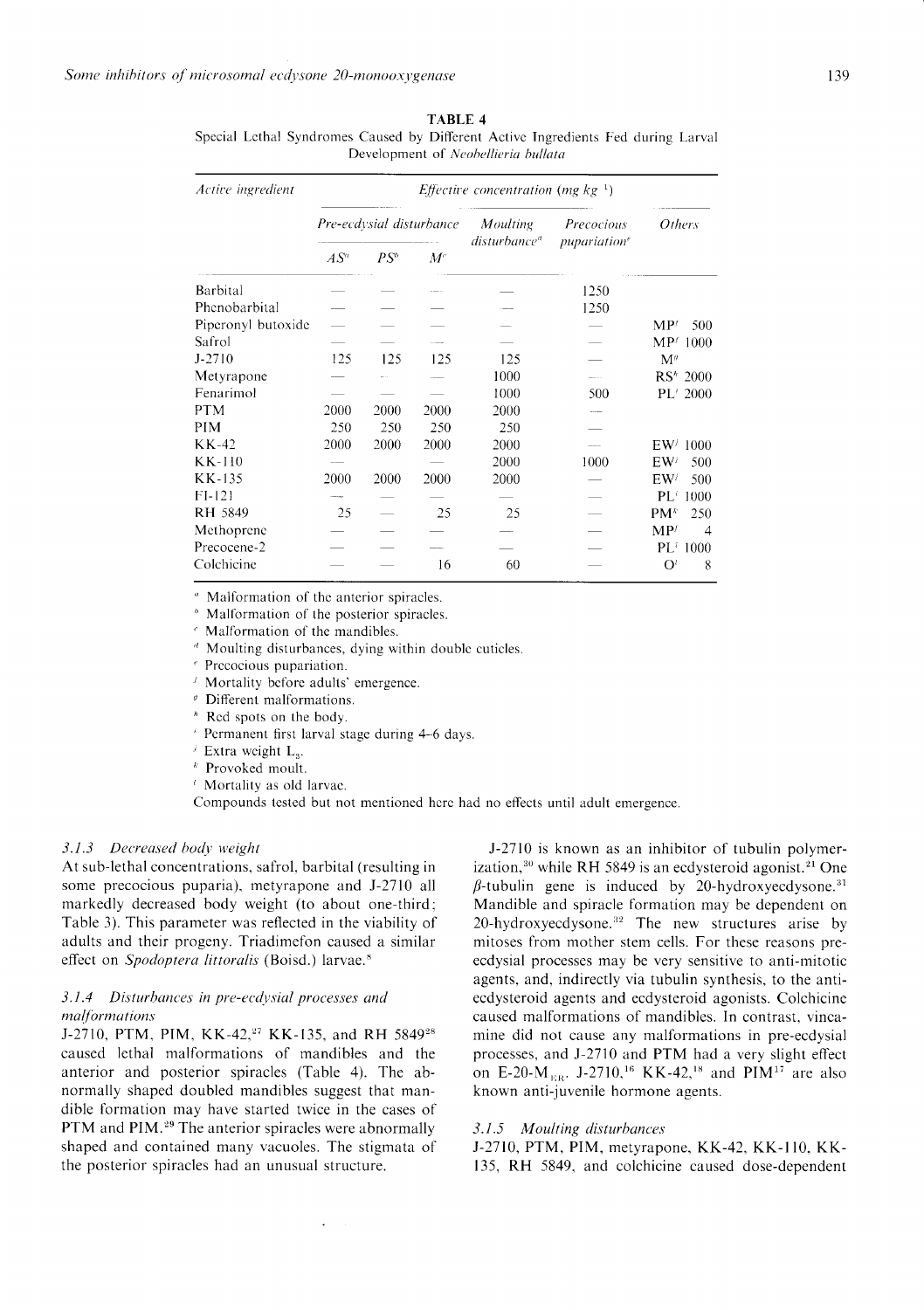| Active ingredient   | $Slope (+ S.E.)$ | $IC_{50}^{\prime\prime}(M)$ |                              |  |
|---------------------|------------------|-----------------------------|------------------------------|--|
|                     |                  | Mean                        | $95\%$ C.L.                  |  |
| KK-110              | $1.65 (+0.85)$   | $1.99 \times 10^{-7}$       | $1.79 - 2.21 \times 10^{-7}$ |  |
| Metyrapone          | $1-12 (+0.16)$   | $4.96 \times 10^{-7}$       | $4.31 - 5.70 \times 10^{-7}$ |  |
| Fenarimol           | $1.07 (+0.02)$   | $6.62 \times 10^{-7}$       | $5.57 - 7.63 \times 10^{-7}$ |  |
| PIM.                | $0.95 (+0.13)$   | $7.89 \times 10^{-7}$       | $6.75 - 9.21 \times 10^{-7}$ |  |
| KK-135              | $1.09 (+0.13)$   | $1.15 \times 10^{-6}$       | $1.06 - 1.32 \times 10^{-6}$ |  |
| KK-42               | $1.33 (+0.24)$   | $1.88 \times 10^{-6}$       | $1.67 - 2.12 \times 10^{-6}$ |  |
| Diquat dibromide    | $1.69 (+0.07)$   | $3.79 \times 10^{-5}$       | $3.40 - 4.23 \times 10^{-5}$ |  |
| Phenobarbital       |                  | $>10^{-4}$                  |                              |  |
| Paraquat dichloride |                  | $>10^{-4}$                  |                              |  |
| $J-2710$            |                  | $>10^{-4}$                  |                              |  |
| <b>PTM</b>          |                  | $>10^{-4}$                  |                              |  |
| NKI-42016           |                  | $>10^{-4}$                  |                              |  |
| NKI-42109           |                  | $>10^{-4}$                  |                              |  |

**TABLE 5** IC<sub>50</sub> Values of Inhibitors Related to Microsomal Ecdysone 20-Monooxygenase of Fat Bodies of Neobellieria bullata Wandering Stage Larvae<sup>a, b</sup>

" A minimum of four concentrations of each compound were incubated with microsomal fraction from 2.5 N. bullata 0 h wandering stage larvae fat bodies per dose, all incubations being replicated twice.

 $\frac{h}{r}$  Average activity of control: 14.33 pmol h<sup>-1</sup> mg<sup>-1</sup> protein.

<sup>e</sup> Values are estimated from probit regressions of corrected inhibitory percentage.

moulting disturbances (Table 4). At high concentrations, the larvae died within the unshed old cuticle, mainly at the first moult. At a lower concentration (63 mg  $kg^{-1}$ ) the larvae died at the second moult, and at the lowest concentration  $(8 \text{ mg kg}^{-1})$  they died before pupariation. RH 5849 at a high concentration (250 mg  $kg^{-1}$ ) caused a premature moult, which preceded the pre-ecdysial processes. The larvae started to moult before mandible and spiracle formation. It may be that the pre-ecdysial processes and moulting require different levels of 20hydroxyecdysone, and, for this reason, a high level of RH 5849 can provoke the moult without pre-ecdysial processes, while a low level of RH 5849 causes preecdysial malformations. The metyrapone caused rusty red spots on the cuticle, which were not observed in any other case.

The sensitivity of the first moult was always conspicuous in our experiments. Many of the inhibitors which were very effective during  $L_1$  lost their activity (at the same concentration) when we started the treatment at  $L<sub>3</sub>$ <sup>33</sup> It is accepted that the cytochrome P-450 complement of the  $L_1$  is poor,<sup>34</sup> and is completed via induction by different food components. This may possibly be true in the case of the PSMO system, which handles xenobiotics, but we found that at the time of birth, N. bullata has very high E-20- $M_{EB}$  activity.<sup>33</sup> Thus, at birth, there is a weak PSMO system and an active, but not satisfactorily protected, E-20-M system in fleshfly larvae. For this reason  $L_1$  may be the most sensitive period for inhibition of steroid hydroxylases.

#### 3.1.6 Precocious pupariation

Barbital (1250 mg kg<sup>-1</sup>), phenobarbital (1250 mg kg<sup>-1</sup>), KK-110 (1000 mg  $kg^{-1}$ ) and fenarimol (500 mg  $kg^{-1}$ ) all caused precocious pupariation of  $4-10\%$  of treated N. *bullata* larvae. The treated larvae remained in the second instar, usually reached an approximately doubled weight (35–40 mg), showed wandering behaviour (purged their crops) in normal time (KK-110 and fenarimol) or  $1-3$ days later (barbital and phenobarbital), and pupariated directly. Precocious puparia had posterior spiracles with two stigmata and died before head evagination (Table 4).

In endopterygote insects (e.g. Lepidoptera), a few antijuvenile hormone agents, such as EMD,<sup>35</sup> fluoromevalonate, 36 J-2710 and J-2922, 37 KK-42, 18 KK-110 and KK-135<sup>19</sup> induce a precocious pupation. Precocious pupariation of dipterous insects is a lethal mode of postembryonic development.<sup>38,39</sup> Fenarimol and KK-110 may cause precocious pupariation via inhibition of methylfarnesoate epoxidase.<sup>26, 40, 41</sup> A different mode of action presumably brings about precocious pupariation in the cases of barbital and phenobarbital. Phenobarbital is a known inducer of PSMOs,<sup>3</sup> glutathione S-transferases,<sup>42</sup> and possibly epoxy hydrolases.<sup>43</sup> A cytochrome P-450 isozyme of wide specificity is phenobarbitalinducible in vertebrates<sup>1</sup> and a phenobarbital receptor may be a part of the 4-aminobutyric acid (GABA) system.<sup>44</sup> 4-Aminobutyric acid plays a role in the release of ecdysone from ring glands.<sup>45</sup> It is possible that the barbital/phenobarbital-induced PSMO, glutathion Stransferase and epoxy hydrolase systems (via extended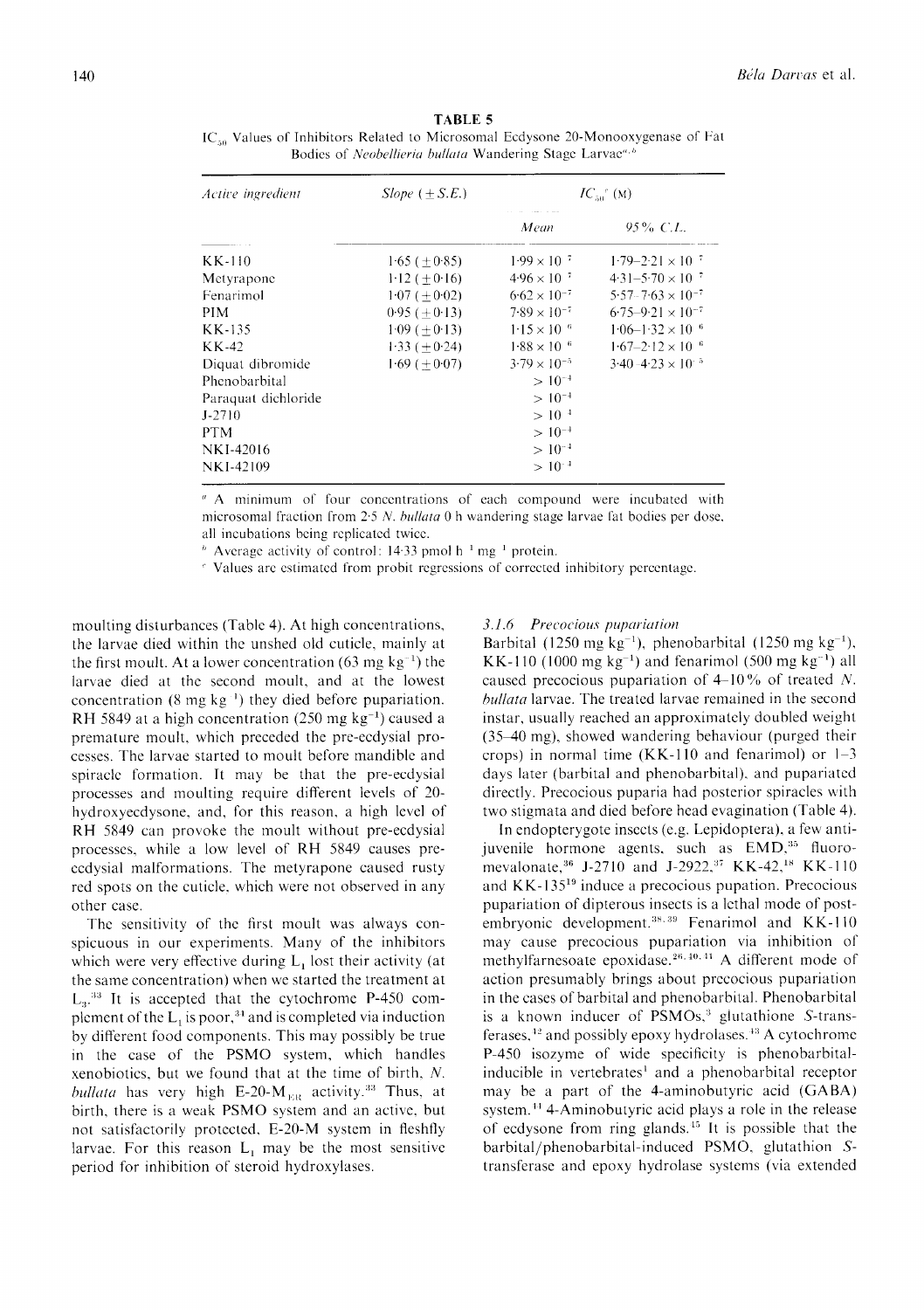xenobiotic detoxification) simultaneouslv catabolize the juvenile hormone.

#### $3.1.7$  Mortality at the pupal stage

Piperonyl butoxide and safrol (as well as methoprene) caused mortality before adult emergence. Mortality before adult emergence seems to be a particular effect of an elevated JH titre.<sup>35</sup> These two methylenedioxyphenyl compounds possibly inhibit the metabolism of JH.<sup>46</sup> JHdiepoxides may play a JH function in fly species (Cyclorrapha sub-order)."

# 3.2 In-vitro effects of different substances on microsomal ecdysone 20-monooxygenase

KK-l 10, metyrapone. fenarimol, PIM, KK-135, KK-42, and diquat dibromide were the most potent inhibitors of E-20- $M_{ER}$  (Table 5). PTM, NKI-42016, NKI-42109, paraquat dichloride, J-2110 and phenobarbital had no significant effect at  $10^{-4}$  M.

KK-110 was found to be approximately 1000 times more active as an inhibitor of E-20-M than azadirachtin,<sup>48</sup> plumbagin or juglone.<sup>49</sup> E-20-M<sub>ER</sub> is sensitive to imidazole, pyridine and pyrimidine compounds. E-20-M may be inhibited by diquat dibromide via NADPH-cytochrome c (P-450) reductase. Our results are the first direct evidence that the Kuwano compounds may exert their anti-hormonal action via cytochrome P-450 inhibition whereas the Jurd compounds possibly have a different mode of action.

# 3.3 Correlation between inhibition of microsomal ecdysone 20-monooxygenase and symptoms/syndromes in vivo

Unfortunately, no clear correlation was found between in-vitro and in-vivo results. No doubt. the relative selectivity of the inhibitors used, and multiply connected and highly organized dcvelopmental processes are the main reasons for the different phenotypic expression of E-20-M inhibitors (for example KK-42 and PIM cause malformations, but KK-110 and fenarimol cause precocious pupariation), or the same phenotypic expression of chemicals with different modes of action (for example fenarimol and KK-110 as cytochrome P-450 inhibitors, and barbital and phenobarbital as cytochrome P-450 inducers also cause precocious pupariation). ln addition pre-ecdysial malformations are caused by tubulin biosynthesis inhibition and precocious pupariation may be caused by juvenile hormone deficiency syndrome which occurs frequently with E-20-M inhibition. In a sense, our results call attention to the fact that some widely believed specific effects may arise in rather unspecific ways, for example the inhibitory effect of a contact desiceant and non-selective herbicide, diquat dibromide acting via NADPH-cytochrome c (P-450) reductase inhibition on microsomal ecdysone  $20$ -monooxygenase.<sup>50</sup>

#### ACKNOWLEDGEMENTS

This work was supported by grants UNDP/UNIDO HUN/86/006 (Vienna). Hungarian Academy of Sciences OTKA No. 1004 (Budapest), and a Research Grant from the University of Liverpool.

### REFERENCES

- 1. Nebert, D. W. & Gonzales, F. J., Ann. Rev. Biochem., 56 (1987) 945-93.
- 2. Down, P. F., Smith, C. M. & Sparks, T. C., Insect Biochem., 13 (1983) 453-68.
- 3. Ahmad, S., Brattstcn, L. B.. Mullin, C. A. & Yu. S. J.. In Molecular Aspects of Insect-Plant Associations, ed. L. B. Brattsten & S. Ahmad. Plenum Press. New York. 1986. pp.  $73 - 151$ .
- 4. Rees, H. H., Nova acta Leopoldina NF, 56 (1984) 267-95.
- 5. Koolman, J. (ed.), Ecdysone, From Chemistry to Mode of Action. Georg Thieme Verlag, Stuttgart, 1989, p. 482.
- 6. Hodgson, E., In Comprehensive Insect Biochemistry, Physiology and Pharmacology, ed. G. A. Kerkut & L. I. Gilbert. Pergamon Press, Oxford, 1985, pp. 225-321.
- 7. Prestwich. G. D., Angelastro. M., De Palrna. A. & Perino. M. A., Anal. Chem., 151 (1985) 315-26.
- 8. Clarke, G. S., Baldwin, B. C. & Rees, H. H., Pest. Biochem. Physiol., 24 (1985) 220-30.
- 9. Hoffmann, J. A. & Hetru, C., In Endocrinology of Insects, ed. G. H. Downer & H. Laufer. Alan R Liss. New York. 1983. pp. 65-8.
- 10. Nigg. H. N.. Svoboda. J. A.. Thompson, M. J.. Dutky. S. R., Kaplanis, J. N. & Robbins, W. E., Experientia, 32  $(1976)$  438-9.
- 11. Koolman, J. & Karlson, P., In Comprehensive Insect Biochemistry, Physiology and Pharmacology, ed. G.A. Kerkut & L. I. Gilbert. Pergamon Press, New York, 1985, pp. 343-61.
- 12. Kapplcr, C.. Kabbouh, M., Durst. F. & Hoffmann, J. A., Insect Biochem., 16 (1986) 25-32.
- 13. Kabbouh, M., Kappler, C., Hetru, C. & Durst, F., Insect Biochem., 17 (1987) 1155-61.
- 14. Weirich. G. F., Svoboda, J. A. & Thompson. M. J.. In Biosynthesis, Metabolism and Mode of Action of Invertebrate Hormones, ed. J. Hoffman & M. Porchet. Springer-Verlag. Berlin, 1984, pp.227-33.
- 15. Darvas, B., Növényvédelem, 26 (1990) 337-45.
- 16. Jurd, L., Fye, R. L. & Morgan, J., J. Agric. Food Chem., 27  $(1979) 1007 - 16.$
- 17. Bélai, I., Matolcsy, G., Farnsworth, D. E. & Feyereisen, R., Pestic. Sci., 24 (1988) 205-19.
- 18. Kuwano, E., Takeya, R. & Eto, M., Agric. Biol. Chem., 47  $(1983)$  921-3.
- 19. Kuwano, E., Kikuchi, M. & Eto, M., *J. Fac. Agric.*, Kyushu Univ., 35 (1990) 35-41.
- 20. Darvas, B., Pratt, G. E., Timár, T. & Hosztafi, S., Növényvédelem, 22 (1986) 305.
- 21. Wing, K. D., Science (Washington), 241 (1988) 467-9.
- 22. Windholz, M. (ed.), Merck Index Xth Edition. Merck and Co. Inc., Rahway and NY., 1983, p. 1463.
- 23. Worthing, C. R. & Hance, R. J. (eds), Pesticide Manual IXth Edition. British Crop Protection Council. Farnham, UK. 1991. p. ll4l.
- 24. Ohtaki, T., Jap. J., Med. Sci. Biol., 19 (1966) 97–104.
- 25. Bollenbacher, W. E., Smith, S. L., Wielgus, J. J. & Gilbert, L. I., Nature (London), 268 (1977) 660-3.